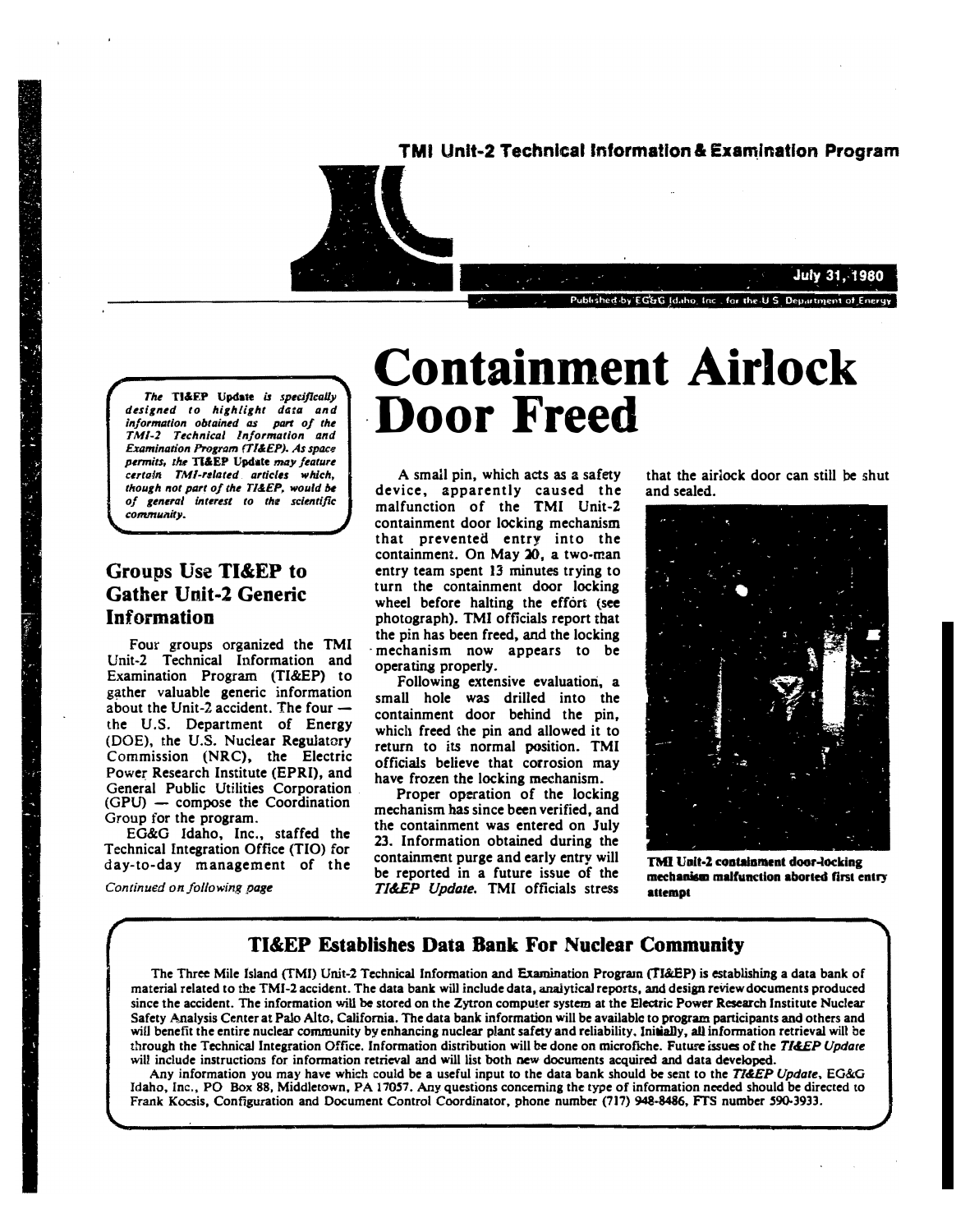#### Unit·2 Generic Information Continued from page I

program under contract to DOE. EG&G officials recently signed a contract with GPU to act as the interface between GPU and program agencies for work in the information and examination program. TIO will schedule work to be done and compile necessary documentation.

NRC licensing, inspection, and enforcement activities are unaffected By the contract. GPU and its contractors wii! perform all work within the Unit-2 facilities.

# Analyses Completed on Containment Air Sample

EXXON Nuclear, EG&G, and GPU scientists recently completed analyses on air samples drawn from the Unit·2 containment building. The samples were taken in April, 1980, to provide data requested by the TMI Working Group. The samples were taken using a glove box and sampling apparatus installed in containment penetration 626. The analyses· were completed on June 27, 1980. The results are presented in the table below.

### Air sample analysis results

| Isotope                                  | Activity <sup>(a)</sup><br>(in microcuries per<br>cubic centimeter) |
|------------------------------------------|---------------------------------------------------------------------|
| tritium                                  | $5 \pm 1 \times 10^{-5}$                                            |
| carbon-14                                | $4 \pm 1 \times 10^{-7}$                                            |
| iron-55                                  | less than $6 \times 10^{-11}$                                       |
| cobalt-58                                | less than $1 \times 10^{-11}$                                       |
| cobalt-60                                | less than 1 x 10-11                                                 |
| krypton-85                               | $0.93 \pm 0.07$                                                     |
| strontium-89                             | $1.1 \pm 0.5 \times 10^{-10}$                                       |
| strantium-90                             | $2.2 \pm 0.2 \times 10^{-10}$                                       |
| ruthenium-103                            | less than 2 x $10^{-9}$                                             |
| ruthenium-106                            | less than $2 \times 10^{-10}$                                       |
| iodine-129                               | $6 \pm 2 \times 10^{-11}$                                           |
| cesium-134                               | $1.7 \pm 0.1 \times 10^{-10}$                                       |
| cesium-137                               | $9.3 \pm 0.3 \times 10^{-10}$                                       |
| uranium-235                              | less than $5 \times 10^{-12}$                                       |
| uranium-238                              | less than $2 \times 10^{-11}$                                       |
| plutonium-238                            | less than $8 \times 10^{-12}$                                       |
| plutonium-239<br>and -240                | less than $2 \times 10^{-12}$                                       |
| <sup>(a)</sup> Less than indicates below |                                                                     |

( detectable limits for the analytical techniques available.



Workmen changing EPICOR-II resin cask.

## **EPICOR-II Cleaning Waste Water**

More than 365,000 gallons of contaminated water have passed through the EPICOR-II water treatment system as the first major step in cleaning up the Unit-2 facility at Three Mile Island.

The processing through a system of three large resin casks began last October with water from holding tanks in the auxiliary building. About 125,000 gallons remain to be processed.

The EPICOR-11 system uses two filtering and demineralizing casks, each four feet in diameter by four feet high, and a final polishing cask that is six feet in diameter by six feet high. The water is decontaminated by filtration and ion exchange to extract strontium and cesium.

The resin casks are housed in a chemical cleansing building. The water moves into the system via shielded lines from the auxiliary building. If necessary, water can be cycled through the system a second time for additional purification.

A typical precessing run handles about 17,000 gallons of water before the resin casks require changing (see photograph). Water samples are taken about every 1500 gallons at points before and after each filter. The

processing rate averages 10 gallons a minute.

The waier after processing is considered releasable un der Environmental Protection Agency regulations, but is being stored in tanks on the island until a programmatic environmental impact statement is prepared. The spent resin casks also are stored in a shielded facility on the island.



The TI&EP Update is issued by the EG&G Idaho, Inc., Technical Integration Office, Configuration Document Control Section, under contract DE-AM07-761D01570 to the Department of Energy, PO Box 88, Middletown, PA 17057. Telephones (717)9.41-8516 or FIS 590-3933. w. W. Bixby is manager of the DOE-TMI Site Office. H. M. Burton is manager of the Technical Integration Office. D. M. Grigg is managing editor of the TI&EP Update.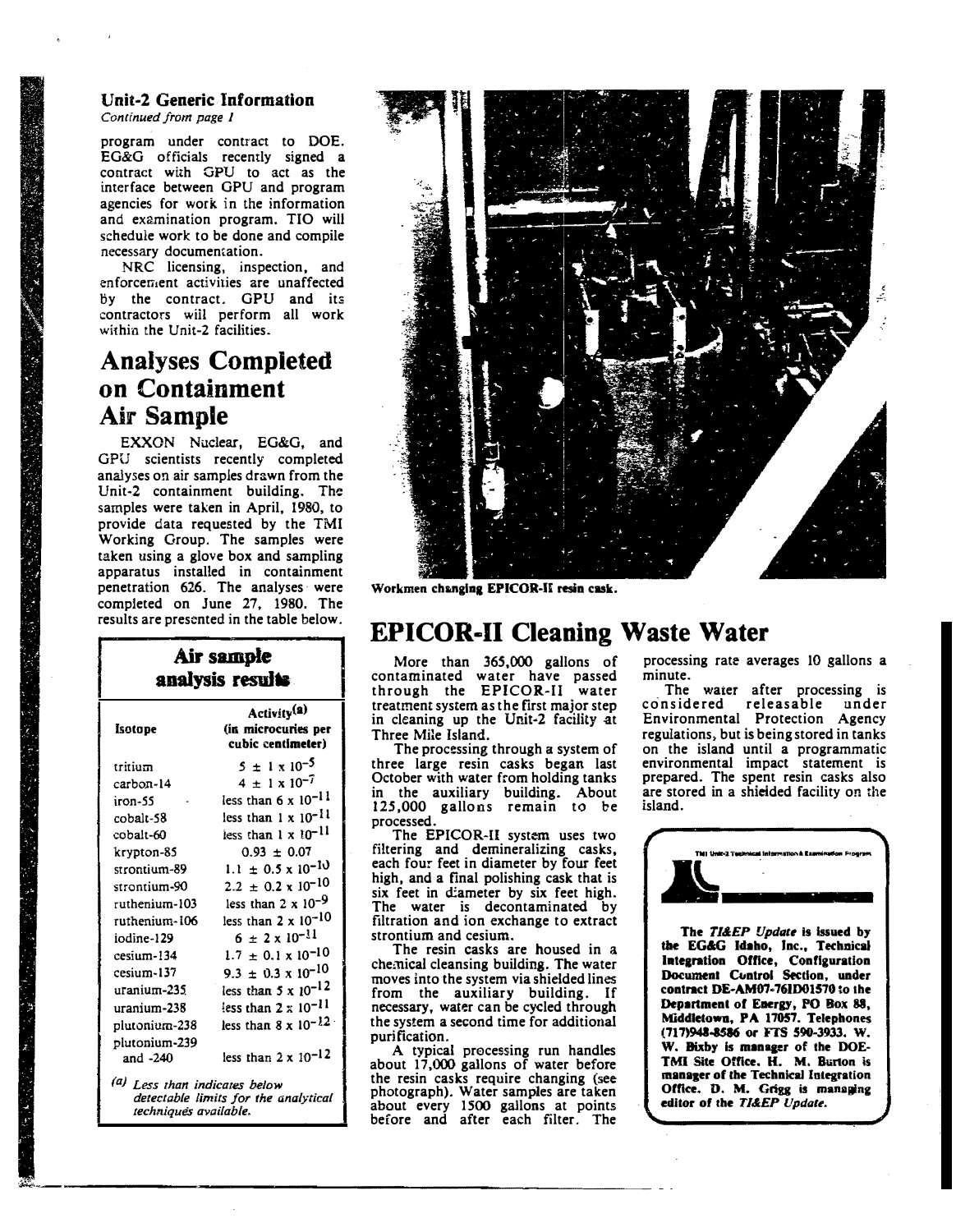## Techniques Being Investigated for Early Core Damage Assessment

Insertion of an underwater television camera through a control rod drive mechanism nozzle may provide the first visual assessment of core damage in the TMI Unit-2 reactor vesseL The camera insertion is part of the potential early core damage assessment before the reactor vessel tophead is removed, according to Dennis E. Owen, Fuels Technical C oordinator of the Technical Integration Office, and George Kulynch of Babcock & Wilcox.

The core damage assessment may use three different approaches:

- Visual inspection of the core
- Temperature and flux mapping of the core
- Damage mapping of the core.

The visual inspection may use control rod drive mechanism (CRDM) and thermocouple penetrations in the reactor vessel head. Following removal of a CRDM, a radiation-hardened, underwater television camera may be inserted through the 2.5-inch-diameter opening in the CRDM nozzles, thus permitting visual inspection of the tcps of the fuel elements. Visual examination of the peripheral areas of the core may be accomplished by inserting a borescope through some of the eight thermocouple penetrations. The thermocouple nozzles are on the outer perimeter ef the vessel, where it is expected that the fuel may still be intact.

While the CRDM is removed, engineers could insert tooling to try to extract samples of core debris and determine whether any slumping of debris has occurred. Owen said the samples would be taken to a remotehandling hot cell for analysis. Analysis of sampies would aid in planning the . reactor core removal.

The temperature and flux mapping phase of the assessment could make use of instrument strings that run inside the reactor core. A smalldiameter, swaged tube inside the strings, usually used for flux wires, provides a path for thermocouple insertion. The thermocouples would allow temperature measurements and locate physical blockages that might indicate coolant flow blockages within the core. Flux wires also are being considered for use in providing information about fuel distribution in

the subcritical areas of the core.

The damage mapping phase of the assessment makes use of the instrument string guide tubes following withdrawl of the instrument string for analysis of the self-powered neutron detectors and other components. Both gamma and neutron detectors are under consideration for use in the instrument guide tubes to provide both radial and axial maps of the extent of reactor core damage, Owen said.

Additional detectors are being considered for insertion in the instrument guide tubes to check fuel redistribution, the extent of oxidation within the core, and mechanical strength of the core materials.

## Local Residents Monitor Environmental Radiation

Each day in 12 Pennsylvania communities within a S-mile radius of TMI Unit-2, specially trained residents take readings from radiation monitoring equipment located in municipal garages, firehouses, and sheds. These readings are part of the Citizens' Radiation Monitoring Program, a joint project of the U.S. Department of Energy (DOE), the Pennsylvania Department of Environmental Resources (DER), the Environmental Protection Agency (EPA), and Pennsylvania State University. Readings taken since May 15 show normal background radiation

-----------------------------------�-----·

levels, according to G. R. Eidam, Radiation and Decontamination Project Coordinator for the Technical Integration Office.

Each day after the equipment readings are recorded, a DER employee collects the data for compilation. DER distributes the data each weekday to the General Public Utilities Corporation and local officials of the Nuclear Regulatory Commission, DOE, and EPA. The Pennsylvania governor's office releases the data to the news media.

Circumstances can alter the reading **Continued** 

|               | Send for your free |  |
|---------------|--------------------|--|
| subscription: |                    |  |

Fill out the address label and mail to:

TI & EP Update EG&G Idaho, Inc. P.O. Box 88 Middletown, PA 17057

| <b>Name</b> |              |          |
|-------------|--------------|----------|
| Company     |              |          |
| $P.0.$ Box  | Street No.   |          |
| City        | <b>State</b> | Zip Code |